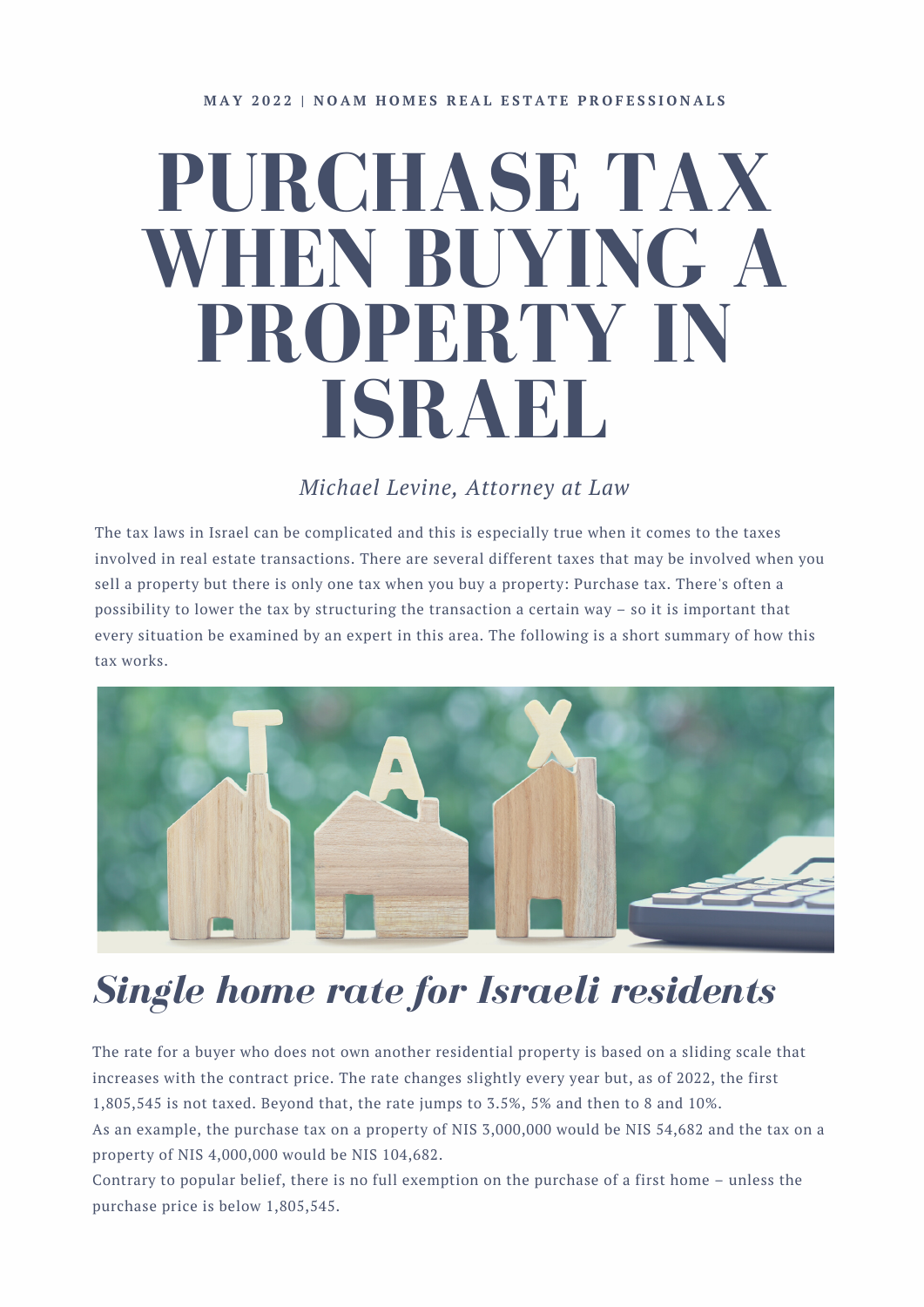#### [M](https://www.facebook.com/groups/noamhomes/)AY 2022 | NOAM HOMES REAL ESTATE PROFESSIONALS

It is important to note that only Israeli residents are entitled to this rate. If the buyer lives in Israel for most of the year, it is generally assumed that the buyer is an Israeli resident and eligible for this lower rate – even if the buyer is not an Israeli citizen. However, many situations fall into a grey area making it unclear if the buyer is considered an Israeli resident.

Also, if the buyer moves to Israel within 2 years after signing, the buyer is entitled to the above rate as if residency was established at the time of signing. Depending on the area of the country and the policy of the relevant tax office, the buyer may have to pay the higher tax (explained below) around the time of signing but will then receive a return of the difference between that rate and the lower, Israeli resident rate – with interest.



### *Rate for foreign residents or Israeli residents who own other properties*

The rate in this situation is dramatically higher: 8% on the value until NIS 5.25 million and 10% on the value beyond that amount.

Using the previous example, the purchase tax on a property of NIS 3,000,000 would be NIS 240,000 and the tax on a property of NIS 4,000,000 would be NIS 320,000.